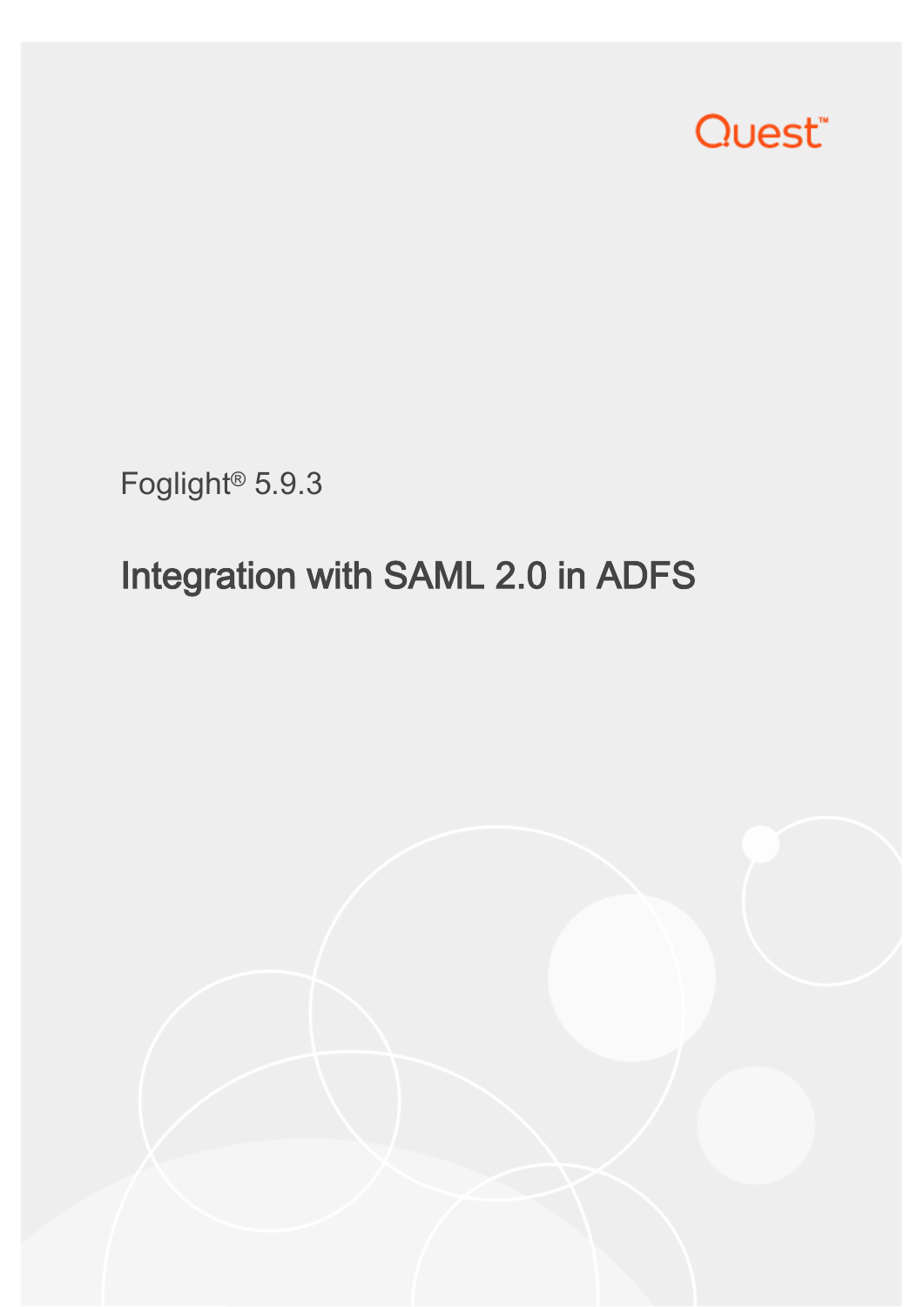#### © 2018 Quest Software Inc.

#### ALL RIGHTS RESERVED.

This guide contains proprietary information protected by copyright. The software described in this guide is furnished under a software license or nondisclosure agreement. This software may be used or copied only in accordance with the terms of the applicable agreement. No part of this guide may be reproduced or transmitted in any form or by any means, electronic or mechanical, including photocopying and recording for any purpose other than the purchaser's personal use without the written permission of Quest Software Inc.

The information in this document is provided in connection with Quest Software products. No license, express or implied, by estoppel or otherwise, to any intellectual property right is granted by this document or in connection with the sale of Quest Software products. EXCEPT AS SET FORTH IN THE TERMS AND CONDITIONS AS SPECIFIED IN THE LICENSE AGREEMENT FOR THIS PRODUCT, QUEST SOFTWARE ASSUMES NO LIABILITY WHATSOEVER AND DISCLAIMS ANY EXPRESS, IMPLIED OR STATUTORY WARRANTY RELATING TO ITS PRODUCTS INCLUDING, BUT NOT LIMITED TO, THE IMPLIED WARRANTY OF MERCHANTABILITY, FITNESS FOR A PARTICULAR PURPOSE, OR NON-INFRINGEMENT. IN NO EVENT SHALL QUEST SOFTWARE BE LIABLE FOR ANY DIRECT, INDIRECT, CONSEQUENTIAL, PUNITIVE, SPECIAL OR INCIDENTAL DAMAGES (INCLUDING, WITHOUT LIMITATION, DAMAGES FOR LOSS OF PROFITS, BUSINESS INTERRUPTION OR LOSS OF INFORMATION) ARISING OUT OF THE USE OR INABILITY TO USE THIS DOCUMENT, EVEN IF QUEST SOFTWARE HAS BEEN ADVISED OF THE POSSIBILITY OF SUCH DAMAGES. Quest Software makes no representations or warranties with respect to the accuracy or completeness of the contents of this document and reserves the right to make changes to specifications and product descriptions at any time without notice. Quest Software does not make any commitment to update the information contained in this document.

If you have any questions regarding your potential use of this material, contact:

Quest Software Inc.

Attn: LEGAL Dept

4 Polaris Way

Aliso Viejo, CA 92656

Refer to our Web site [\(https://www.quest.com\)](https://www.quest.com/) for regional and international office information.

#### **Patents**

Quest Software is proud of our advanced technology. Patents and pending patents may apply to this product. For the most current information about applicable patents for this product, please visit our website at<https://www.quest.com/legal> .

#### **Trademarks**

Quest, the Quest logo, and Join the Innovation are trademarks and registered trademarks of Quest Software Inc. For a complete list of Quest marks, visi[t https://www.quest.com/legal/trademark-information.aspx.](https://www.quest.com/legal/trademark-information.aspx) All other trademarks and registered trademarks are property of their respective owners.

#### Legend

WARNING: A WARNING icon indicates a potential for property damage, personal injury, or death

CAUTION: A CAUTION icon indicates potential damage to hardware or loss of data if instructions are not followed.

IMPORTANT, NOTE, TIP, MOBILE, or VIDEO: An information icon indicates supporting information.

Foglight® 5.9.3 – Integration with SAML 2.0 in ADFS Updated – July 16, 2018 Version  $-5.9.3$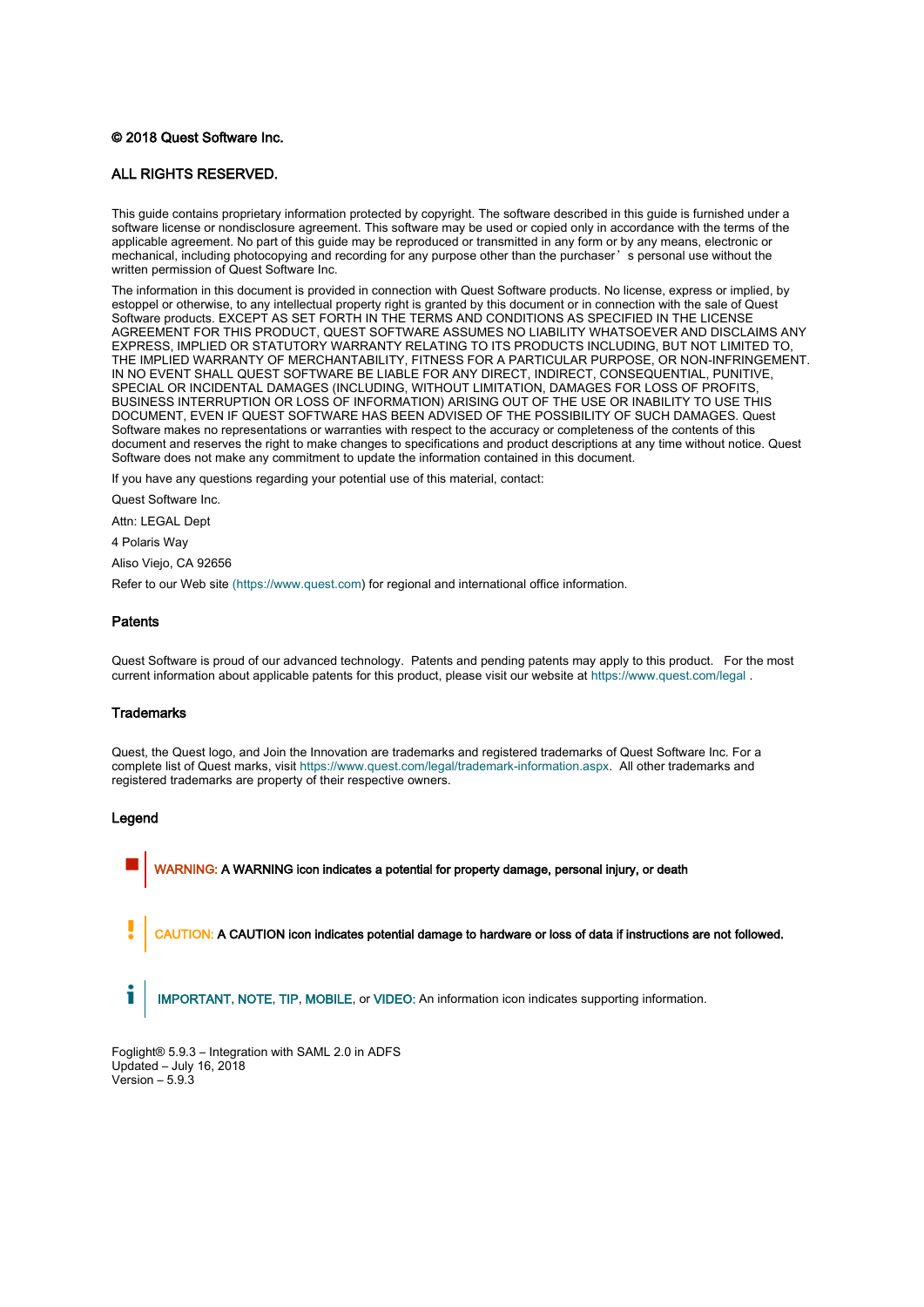### **Contents**

 $\overline{3}$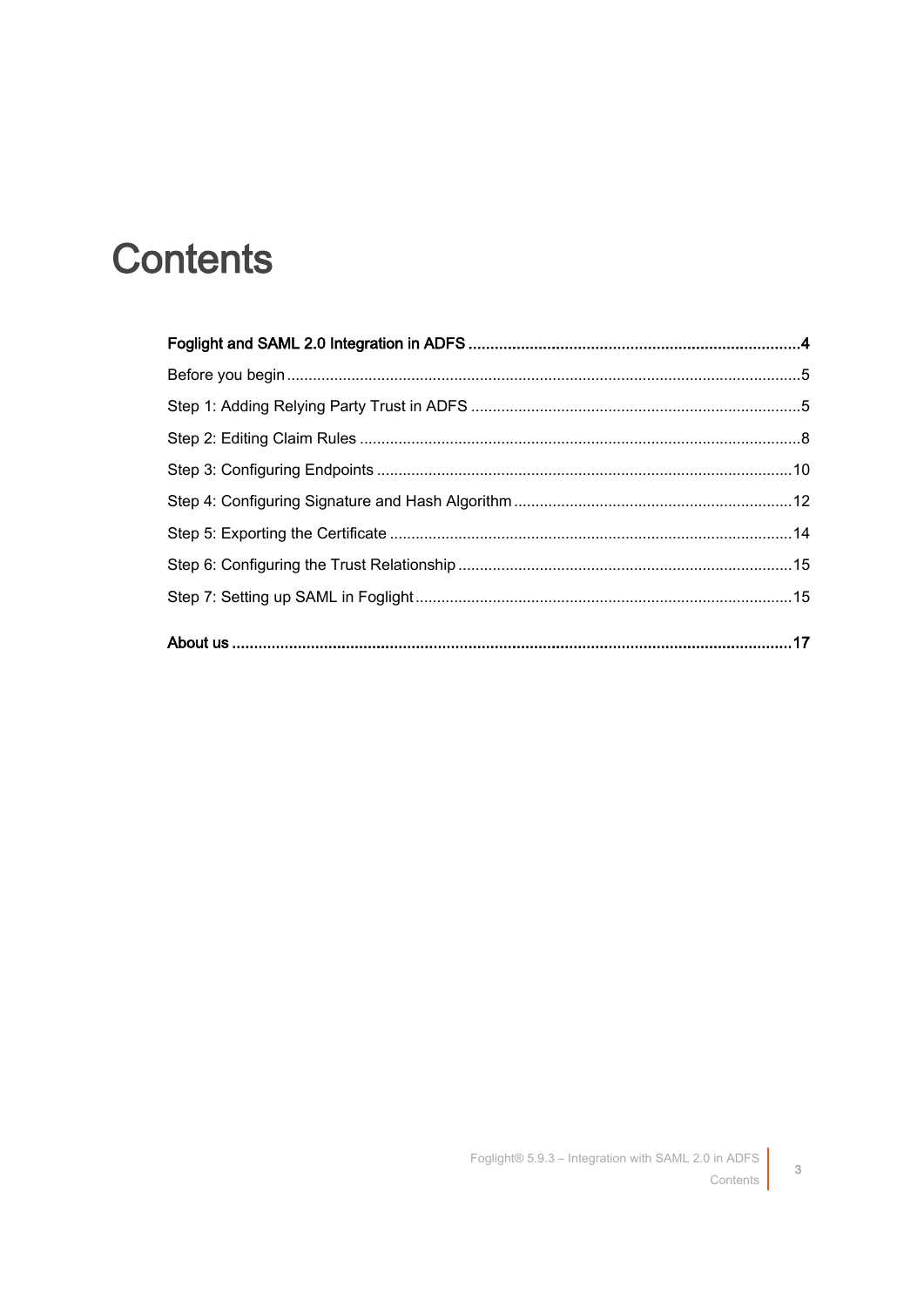# <span id="page-3-0"></span> Foglight and SAML 2.0 Integration in ADFS

Starting with release 5.9.3, Foglight® Management Server supports Active Directory Federation Services (ADFS) 2.0 and PingFederate 8.x (and later) using the Security Assertion Markup Language (SAML) 2.0 protocol. Follow the below steps in sequence to completely integrate SAML SSO with the Foglight Management Server on the ADFS sever.

- i NOTE: ADFS requires https protocol, so Foglight's http SAML login cannot be used on ADFS. Foglight https SAML login could be using either IP address or the host name. For detailed configurations about IP or host name logon, see [Before you begin,](#page-4-0) step 8 & 9 in th[e Step 1: Adding Relying Party Trust in ADFS](#page-4-1) section, and step 3 in th[e Step 3: Configuring Endpoints](#page-9-0) section.
- [Before you begin](#page-4-0)
- [Step 1: Adding Relying Party Trust in ADFS](#page-4-1)
- [Step 2: Editing Claim Rules](#page-7-0)
- [Step 3: Configuring Endpoints](#page-9-0)
- [Step 4: Configuring Signature and Hash Algorithm](#page-11-0)
- [Step 5: Exporting the Certificate](#page-13-0)
- [Step 6: Configuring the Trust Relationship](#page-14-0)
- [Step 7: Setting up SAML in Foglight](#page-14-1)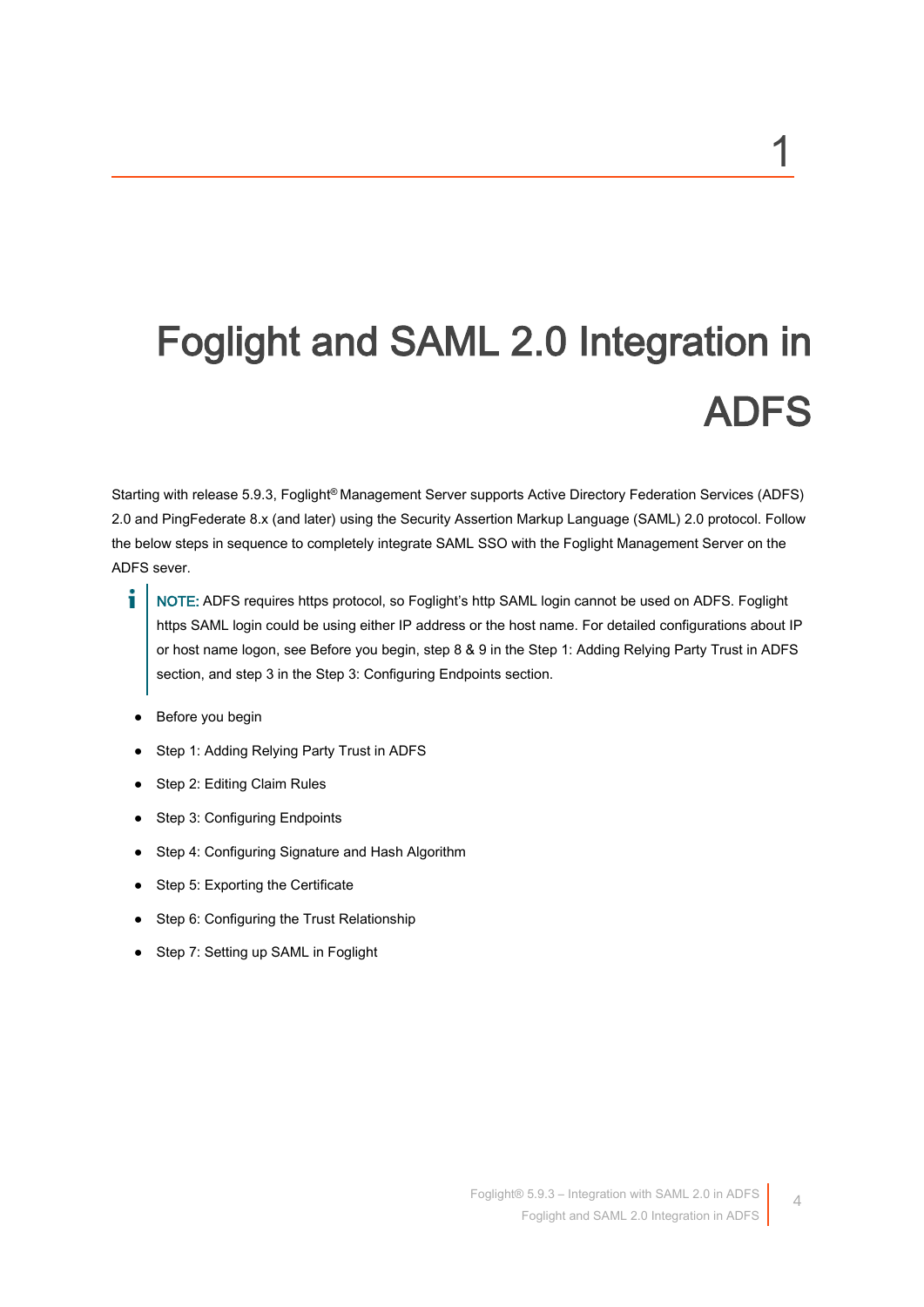### <span id="page-4-0"></span>Before you begin

#### i NOTE:

- If you are about to use SAML IP login, make sure to run the following command: "-Dquest.saml.hostname=<foglight-server-ip>" to start up your Foglight Management Server.
- When logging into your Foglight Management Server, make sure to keep using the same approach as what you configured during the SAML integrations. For example, if you set up the HTTPS SAML login using the IP address, you must log in to your Management Sever with https://<foglight-server-ip>:<foglight-server-port>.

You need to enable SAML 2.0 SSO Configuration in your Foglight Management Server prior to setting up the SAML integration. Follow the steps below to enable SAML 2.0 SSO Configuration:

- 1 Log into the Foglight Management Server as the Administrator.
- 2 Under Dashboards, click Administration > Users & Security, and then click SAML 2.0 Integration Settings. The SAML 2.0 SSO Configuration dashboard appears.

#### 3 Click Enable.

| <b>Navigation</b>                                                                                                                                                                                                                                                                                                                                                | T. Users & Security Management > SAML 2.0 SSO                                                                                                                                                                                                                                                           |
|------------------------------------------------------------------------------------------------------------------------------------------------------------------------------------------------------------------------------------------------------------------------------------------------------------------------------------------------------------------|---------------------------------------------------------------------------------------------------------------------------------------------------------------------------------------------------------------------------------------------------------------------------------------------------------|
| $\blacktriangleright$ Bookmarks<br>There are no hookmarks                                                                                                                                                                                                                                                                                                        | SAML 2.0 SSO Configuration                                                                                                                                                                                                                                                                              |
| $\overline{\phantom{a}}$ Homes<br>Administration<br>Alarms<br>Reports<br>Service Operations Console                                                                                                                                                                                                                                                              | Config SAML 2.0 SSO IDP information.<br>$\overline{\phantom{a}}$<br>SAML 2.0 SSO is disabled.<br>Enable                                                                                                                                                                                                 |
| $\star$ Dashboards<br>□ Administration<br><b>图 Agents</b><br><b>El Cartridges</b><br>Credentials<br><b>El Data</b><br><b>El Integration</b><br><b>El Management Server</b><br>Rest APT<br>图 Rules & Notifications<br><b>四 Schedules</b><br><b>图 Setup</b><br><b>El Support</b><br><b>日 Tooling</b><br>Users & Security<br>Alarms<br><b>El Dependency Mapping</b> | SAML 2.0 SSO is now disabled. To enable SAML 2.0 SSO, please click the above "Enable" button.<br>▼<br><b>Identity Provider Entity ID:</b><br>Login URL:<br>Logout URL:<br>Attribute Key:<br>Identity Provider x.509 Signing Certificate: (Base64 encoding PEM format, ex "-----BEGIN CERTIFICATE-----") |

# <span id="page-4-1"></span>Step 1: Adding Relying Party Trust in ADFS

To add Relying Party Trust:

- 1 Open the ADFS Management Console.
- 2 Navigate to Trust Relationships > Relying Party Trusts. Right click Relying Party Trusts, and then select Add Relying Party Trust... from the context menu.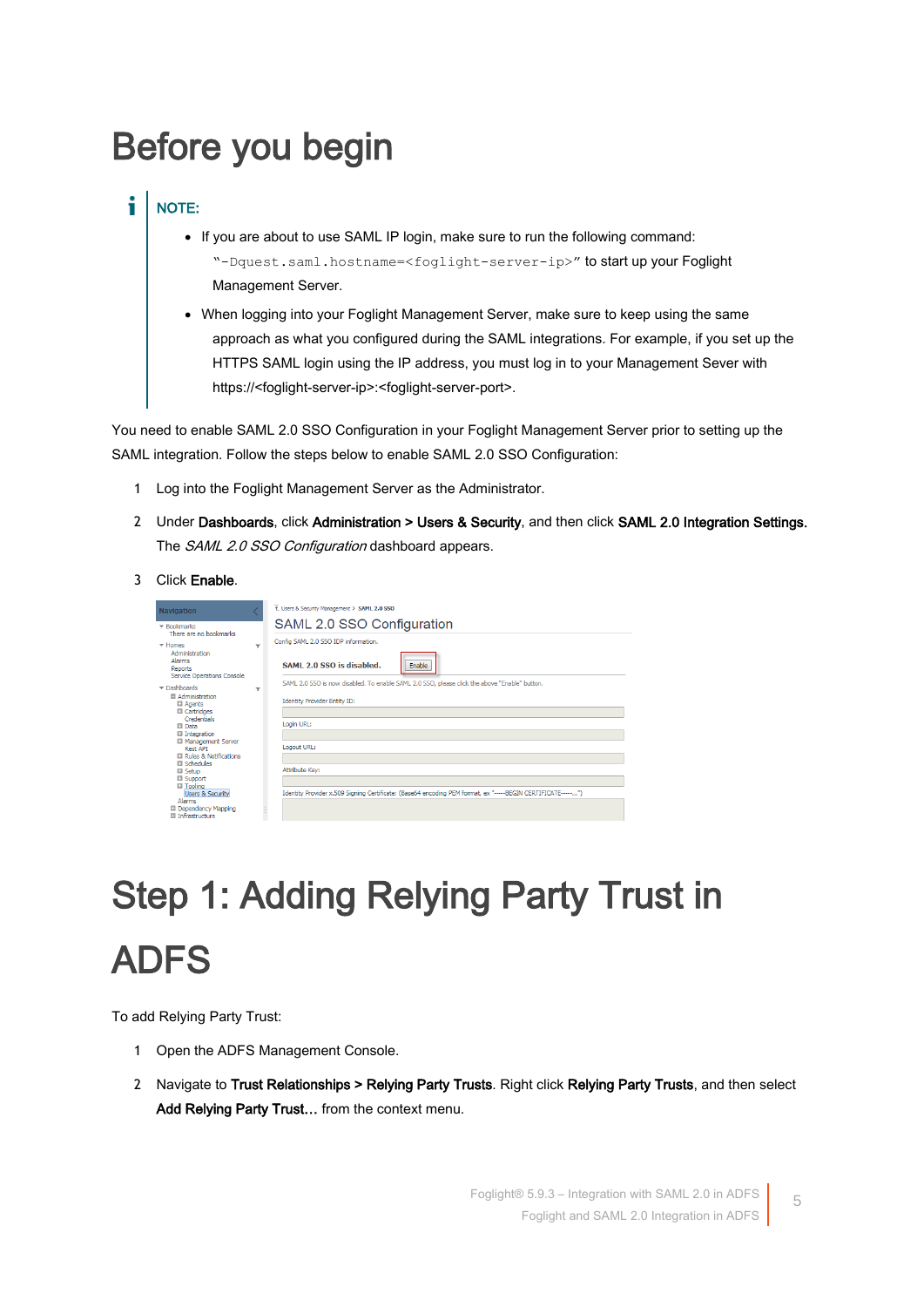| AD FS 2.0                                                |                                             |
|----------------------------------------------------------|---------------------------------------------|
| File<br>Window<br>Action<br>View                         | Help                                        |
| 2 <br>名匠                                                 |                                             |
| AD FS 2.0<br>Service<br>Ξ                                | <b>Relying Party Trusts</b><br>Disnlay Name |
| Endpoints<br>Certificates                                |                                             |
| Claim Descriptions<br>Trust Relationships<br>m<br>$\Box$ |                                             |
| Claims Provider Trusts<br>Relying Party Trught           |                                             |
| <b>Attribute Stores</b>                                  | Add Relying Party Trust                     |
|                                                          | View<br>New Window from Here                |
|                                                          | Refresh                                     |
|                                                          | Help                                        |
|                                                          |                                             |
|                                                          |                                             |
|                                                          |                                             |

- 3 Click Start on the Add Relying Party Trust Wizard.
- 4 Select Data Source: Select Enter data about the relying party manually and click Next.

| @ Welcome<br>Select Data Source<br>Specify Display Name<br>Choose Profile<br>Configure Certificate<br>Configure URL | Select an option that this wizard will use to obtain data about this relying party:<br>Import data about the relying party published online or on a local network.<br>Use this option to import the necessary data and certificates from a relying party organization that<br>publishes its federation metadata online or on a local network.<br>Federation metadata address (host name or URL): |
|---------------------------------------------------------------------------------------------------------------------|--------------------------------------------------------------------------------------------------------------------------------------------------------------------------------------------------------------------------------------------------------------------------------------------------------------------------------------------------------------------------------------------------|
|                                                                                                                     |                                                                                                                                                                                                                                                                                                                                                                                                  |
|                                                                                                                     |                                                                                                                                                                                                                                                                                                                                                                                                  |
|                                                                                                                     |                                                                                                                                                                                                                                                                                                                                                                                                  |
|                                                                                                                     |                                                                                                                                                                                                                                                                                                                                                                                                  |
|                                                                                                                     |                                                                                                                                                                                                                                                                                                                                                                                                  |
|                                                                                                                     | Example: fs.contoso.com or https://www.contoso.com/app                                                                                                                                                                                                                                                                                                                                           |
| Configure Identifiers                                                                                               | Import data about the relying party from a file<br>o                                                                                                                                                                                                                                                                                                                                             |
| <b>Q</b> Choose Issuance<br>Authorization Bules                                                                     | Use this option to import the necessary data and certificates from a relying party organization that has<br>exported its federation metadata to a file. Ensure that this file is from a trusted source. This wizard will                                                                                                                                                                         |
| <b>Beady to Add Trust</b>                                                                                           | not validate the source of the file.                                                                                                                                                                                                                                                                                                                                                             |
| e Finish                                                                                                            | Eederation metadata file Incation:<br>Browse.                                                                                                                                                                                                                                                                                                                                                    |
|                                                                                                                     | Enter data about the relying party manually                                                                                                                                                                                                                                                                                                                                                      |
|                                                                                                                     | Use this option to manually input the necessary data about this relying party organization.                                                                                                                                                                                                                                                                                                      |

- 5 Specify Display Name: Specify a display name and click Next.
- 6 Choose Profile: Select AD FS 2.0 and click Next.



7 Configure Certificate: Click Next.

i

- 8 Configure URL: Select Enable support for the SAML 2.0 WebSSO protocol, and then input Foglight's SAML 2.0 metadata URL in https, which is:
	- NOTE: ADFS requires https protocol, so Foglight's http SAML login cannot be used on ADFS.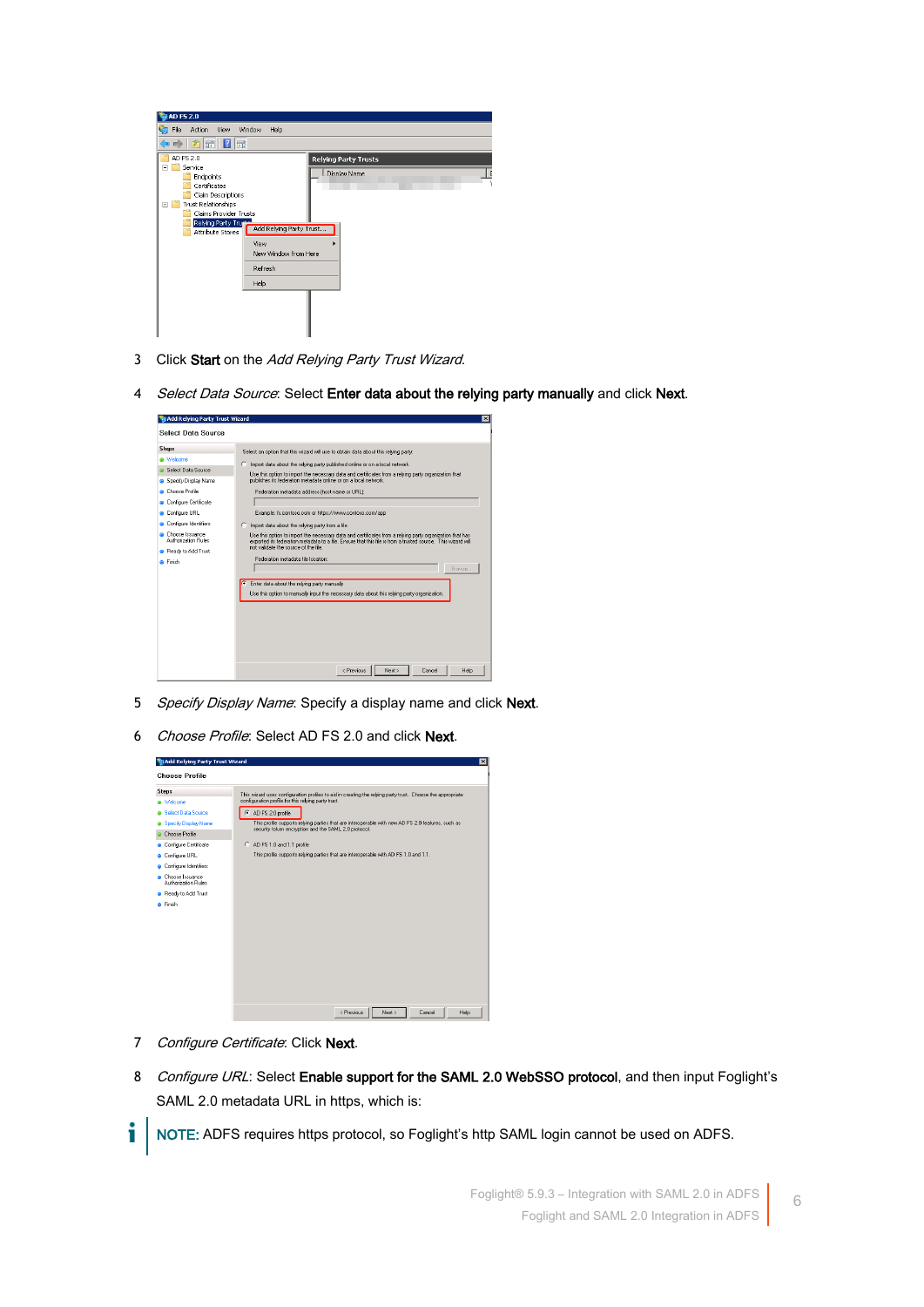- IP logon: https://<foglight-server-ip>:<foglight-ssl-port>/console/saml2/metadata.xml. Click Next.
- Host name logon: https://<foglight-server-host-name>:<foglight-ssl-port>/console/saml2/metadata.xml. Click Next.

| <b>Steps</b>                                                                                                                                                                                                                                                | AD FS 2.0 supports the WS-Trust, WS-Federation and SAML 2.0 WebSSO protocols for relying parties. If                                                                                                                                                                                                                                                                                                                                                                                                                                                                                                                                                                                                                                                                                                    |
|-------------------------------------------------------------------------------------------------------------------------------------------------------------------------------------------------------------------------------------------------------------|---------------------------------------------------------------------------------------------------------------------------------------------------------------------------------------------------------------------------------------------------------------------------------------------------------------------------------------------------------------------------------------------------------------------------------------------------------------------------------------------------------------------------------------------------------------------------------------------------------------------------------------------------------------------------------------------------------------------------------------------------------------------------------------------------------|
| a Welcome<br><b>Select Data Source</b><br><b>Specify Display Name</b><br>Choose Profile<br><b>Configure Certificate</b><br>Configure URL<br>Configure Identifiers<br>Choose Issuance<br>Authorization Bules<br><b>Beady to Add Trust</b><br><b>B</b> Finish | WS-Federation, SAML, or both are used by the relying party, select the check boxes for them and specify<br>the URLs to use. Support for the WS-Trust protocol is always enabled for a relying party.<br>Enable support for the WS-Federation Passive protocol<br>The WS-Federation Passive protocol URL supports Web-browser-based claims providers using the<br>WS-Federation Passive protocol.<br>Relving party WS-Federation Passive protocol URL:<br>Example: https://fs.contoso.com/adfs/ls/<br>Enable support for the SAML 2.0 WebSSO protocol<br>The SAML 2 U single-sign-on [SSU] service UHL supports Web-browser-based claims providers using<br>the SAML 2.0 WebSSD protocol.<br>Relving party SAML 2.0 SSO service URL:<br>https://gcgg6g52.prod.guest.corp:8443/console/saml2/metadata.xml |
|                                                                                                                                                                                                                                                             | Example: https://www.contoso.com/adfs/ls/<br>< Previous<br>Next ><br>Cancel<br>Help                                                                                                                                                                                                                                                                                                                                                                                                                                                                                                                                                                                                                                                                                                                     |

9 Configure Identifiers: Input Foglight's SAML 2.0 metadata https URL used in step 8 in the Relying party trust identifier field, click Add, and then click Next.

| <b>Steps</b>                                    | Relying parties may be identified by one or more unique identifier strings. Specify the identifiers for this |
|-------------------------------------------------|--------------------------------------------------------------------------------------------------------------|
| a Welcome                                       | relying party trust.                                                                                         |
| Select Data Source                              | Relying party trust identifier:                                                                              |
| Specify Display Name                            | https://gcgg6g52.prod.guest.corp:8443/console/saml2/metadata.xml<br>Add                                      |
| <b>Choose Profile</b><br>a                      | Example: https://fs.contoso.com/adfs/services/trust                                                          |
| <b>Configure Certificate</b>                    | Reking party trust identifiers:                                                                              |
| <b>Q</b> Configure URL                          | Remove                                                                                                       |
| Configure Identifiers                           |                                                                                                              |
| <b>a</b> Choose Issuance<br>Authorization Rules |                                                                                                              |
| Ready to Add Trust                              |                                                                                                              |
| Finish                                          |                                                                                                              |

10 Choose Issuance Authorization Rules: Select Permit all users to access this relying party and click Next.



11 Ready to Add Trust. Click Next.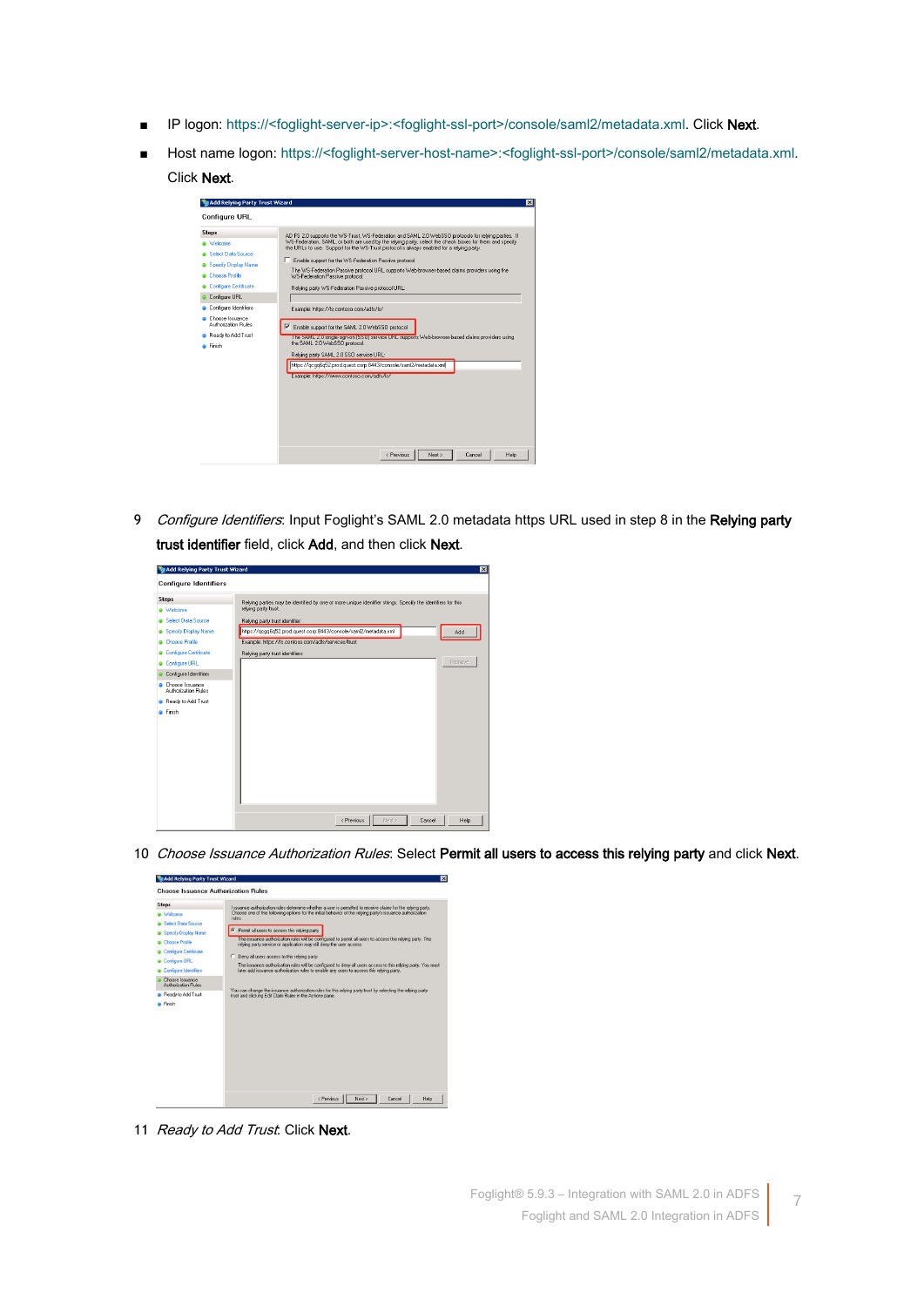12 Finish: Make sure to select Open the Edit Claim Rules dialog for this relying party trust when the wizard closes, and then click Close.

| Finish                                                                                                                                                                                                                               |
|--------------------------------------------------------------------------------------------------------------------------------------------------------------------------------------------------------------------------------------|
| <b>Steps</b><br>Welcome<br>Select Data Source<br>Specify Display Name<br>Choose Profile<br>Configure Certificate<br>Configure URL<br>Configure Identifiers<br>Choose Issuance<br>Authorization Rules<br>Ready to Add Trust<br>Finish |

### <span id="page-7-0"></span>Step 2: Editing Claim Rules

To edit Claim Rules:

1 On the prompted Edit Claim Rules dialog box, click Add Rule...



2 Choose Rule Type: Select Send LDAP Attributes as Claims and click Next.

| <b>Steps</b><br>Choose Bule Type | Select the template for the claim rule that you want to create from the following list. The description<br>provides details about each claim rule template.                                                                                                                                                                                                                                                                                                                                                                                                                                                                                                                                                                                                                           |  |  |  |
|----------------------------------|---------------------------------------------------------------------------------------------------------------------------------------------------------------------------------------------------------------------------------------------------------------------------------------------------------------------------------------------------------------------------------------------------------------------------------------------------------------------------------------------------------------------------------------------------------------------------------------------------------------------------------------------------------------------------------------------------------------------------------------------------------------------------------------|--|--|--|
| Configure Claim Rule             | Claim rule template:                                                                                                                                                                                                                                                                                                                                                                                                                                                                                                                                                                                                                                                                                                                                                                  |  |  |  |
|                                  | Send LDAP Attributes as Claims                                                                                                                                                                                                                                                                                                                                                                                                                                                                                                                                                                                                                                                                                                                                                        |  |  |  |
|                                  | Clam rule template description:                                                                                                                                                                                                                                                                                                                                                                                                                                                                                                                                                                                                                                                                                                                                                       |  |  |  |
|                                  | Using the Send LDAP Attribute as Claims rule template you can select attributes from an LDAP attribute<br>store such as Active Directory to send as claims to the relying party. Multiple attributes may be sent as<br>multiple claims from a single rule using this rule type. For example, you can use this rule template to<br>create a rule that will extract attribute values for authenticated users from the displayName and<br>telephoneNumber Active Directory attributes and then send those values as two different outgoing<br>claims. This rule may also be used to send all of the user's group memberships. If you want to only send<br>individual group memberships, use the Send Group Membership as a Claim rule template.<br>Tell me more about this rule template |  |  |  |
|                                  |                                                                                                                                                                                                                                                                                                                                                                                                                                                                                                                                                                                                                                                                                                                                                                                       |  |  |  |
|                                  |                                                                                                                                                                                                                                                                                                                                                                                                                                                                                                                                                                                                                                                                                                                                                                                       |  |  |  |
|                                  |                                                                                                                                                                                                                                                                                                                                                                                                                                                                                                                                                                                                                                                                                                                                                                                       |  |  |  |
|                                  |                                                                                                                                                                                                                                                                                                                                                                                                                                                                                                                                                                                                                                                                                                                                                                                       |  |  |  |
|                                  |                                                                                                                                                                                                                                                                                                                                                                                                                                                                                                                                                                                                                                                                                                                                                                                       |  |  |  |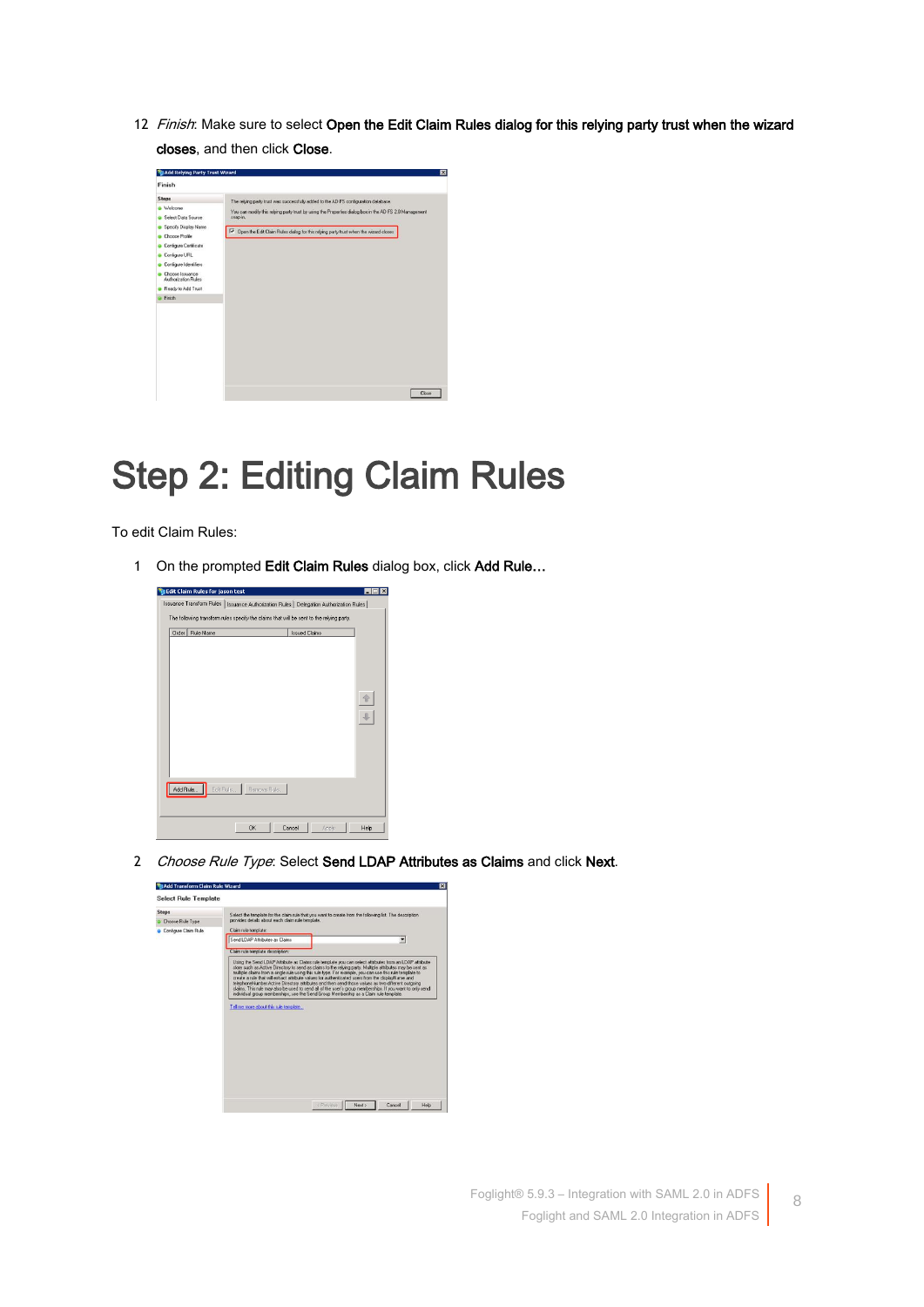3 Configure Claim Rule: Specify a rule name, and select Active Directory as the Attribute store. Add LDAP attributes mapping as below, and then click Finish.

| Add Transform Claim Rule Wizard |                  |                                                                                                                                         |                          |                            | 図              |  |
|---------------------------------|------------------|-----------------------------------------------------------------------------------------------------------------------------------------|--------------------------|----------------------------|----------------|--|
| <b>Configure Rule</b>           |                  |                                                                                                                                         |                          |                            |                |  |
| <b>Steps</b>                    |                  | You can configure this rule to send the values of LDAP attributes as claims. Select an attribute store from                             |                          |                            |                |  |
| <b>Q</b> Choose Rule Type       |                  | which to extract LDAP attributes. Specify how the attributes will map to the outgoing claim types that will be<br>issued from the rule. |                          |                            |                |  |
| Configure Claim Rule            | Claim rule name: |                                                                                                                                         |                          |                            |                |  |
|                                 |                  | Email to Learn                                                                                                                          |                          |                            |                |  |
|                                 |                  | Rule template: Send LDAP Attributes as Claims                                                                                           |                          |                            |                |  |
|                                 |                  | Attribute store:                                                                                                                        |                          |                            |                |  |
|                                 |                  | Active Directory                                                                                                                        |                          | ۰                          |                |  |
|                                 |                  | Mapping of LDAP attributes to outgoing claim types:                                                                                     |                          |                            |                |  |
|                                 |                  | <b>LDAP Attribute</b>                                                                                                                   |                          | <b>Outcoing Claim Type</b> |                |  |
|                                 |                  | E-Mail-Addresses                                                                                                                        | $\overline{\phantom{a}}$ | E-Mail Address             | ٠              |  |
|                                 |                  | SAM-Account-Name                                                                                                                        |                          | $\mathbf{v}$ Name          | $\overline{ }$ |  |
|                                 |                  | Display-Name                                                                                                                            |                          | - Common Name              | Ψ              |  |
|                                 |                  |                                                                                                                                         | П                        |                            |                |  |
|                                 |                  |                                                                                                                                         |                          |                            |                |  |
|                                 |                  |                                                                                                                                         |                          |                            |                |  |
|                                 |                  |                                                                                                                                         |                          |                            |                |  |
|                                 |                  |                                                                                                                                         |                          |                            |                |  |
|                                 |                  |                                                                                                                                         |                          |                            |                |  |
|                                 |                  |                                                                                                                                         |                          |                            |                |  |
|                                 |                  |                                                                                                                                         |                          | Finish<br>< Previous       | Cancel<br>Help |  |

4 Click Add Rule... button again to add another rule on the Edit Claim Rules wizard.



5 Choose Rule Type: Select Transform an Incoming Claim and click Next.



6 Configure Claim Rule: Specify a rule name and configure it as below, and then click Finish.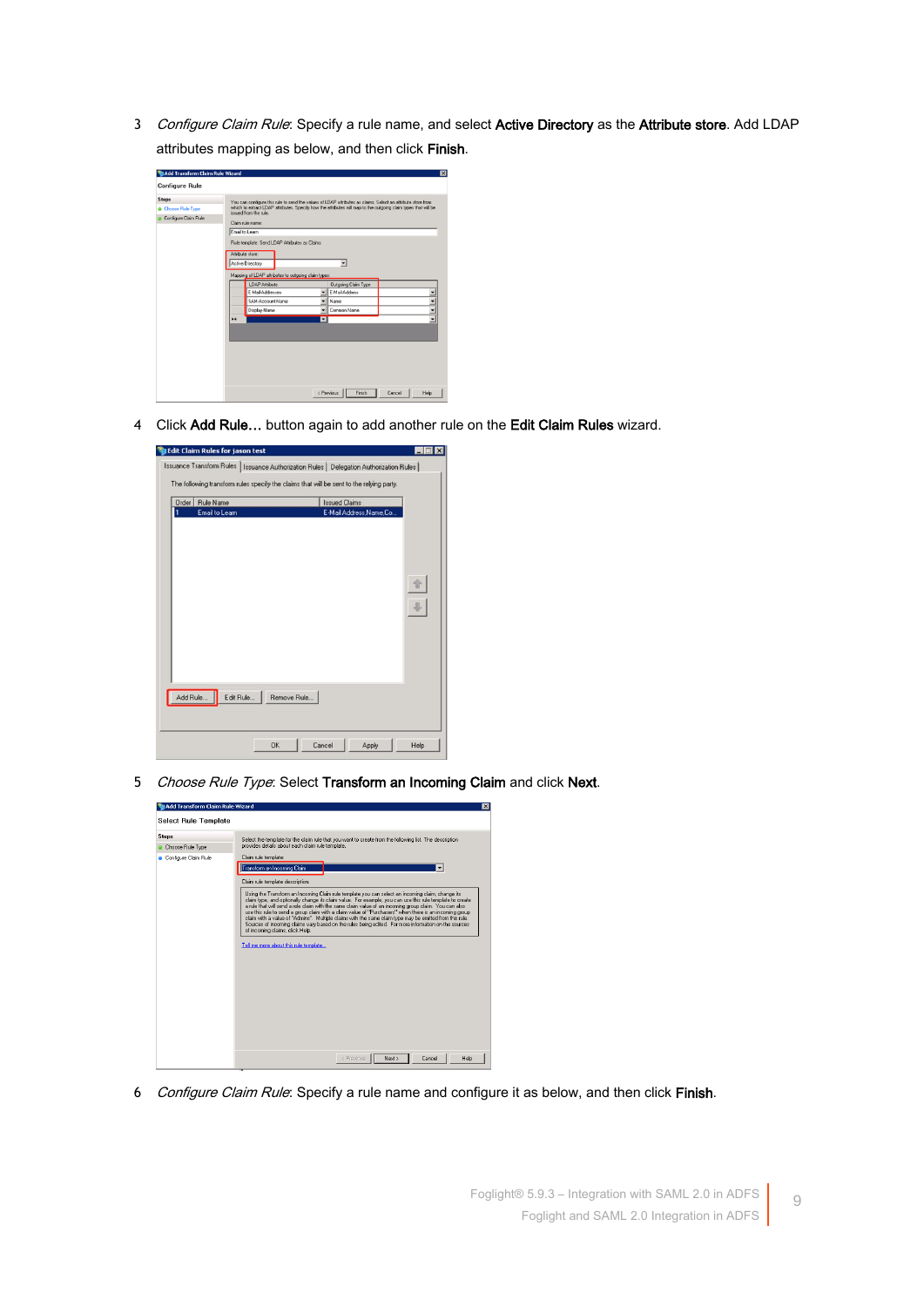| <b>Steps</b>         | You can configure this rule to map an incoming claim type to an outgoing claim type. As an option, you<br>can also map an incoming claim value to an outgoing claim value. Specify the incoming claim type to<br>map to the outgoing claim type and whether the claim value should be mapped to a new claim value. |                                                                         |                          |  |
|----------------------|--------------------------------------------------------------------------------------------------------------------------------------------------------------------------------------------------------------------------------------------------------------------------------------------------------------------|-------------------------------------------------------------------------|--------------------------|--|
| Choose Rule Type     |                                                                                                                                                                                                                                                                                                                    |                                                                         |                          |  |
| Configure Claim Rule | Claim rule name:                                                                                                                                                                                                                                                                                                   |                                                                         |                          |  |
|                      | Transform Command Name to NamelD                                                                                                                                                                                                                                                                                   |                                                                         |                          |  |
|                      | Rule template: Transform an Incoming Claim                                                                                                                                                                                                                                                                         |                                                                         |                          |  |
|                      | Incoming claim type:                                                                                                                                                                                                                                                                                               | Common Name                                                             |                          |  |
|                      | Incoming name ID format:                                                                                                                                                                                                                                                                                           | Unspecified                                                             |                          |  |
|                      | <b>Outgoing claim type:</b>                                                                                                                                                                                                                                                                                        | Name ID                                                                 | ٠                        |  |
|                      | Outgoing name ID format:                                                                                                                                                                                                                                                                                           | Unspecified                                                             | $\overline{\phantom{a}}$ |  |
|                      |                                                                                                                                                                                                                                                                                                                    |                                                                         |                          |  |
|                      | Pass through all claim values<br>$\sqrt{6}$                                                                                                                                                                                                                                                                        |                                                                         |                          |  |
|                      |                                                                                                                                                                                                                                                                                                                    | C Replace an incoming claim value with a different outgoing claim value |                          |  |
|                      | Incoming claim value:                                                                                                                                                                                                                                                                                              |                                                                         |                          |  |
|                      | Butgoing claim value:                                                                                                                                                                                                                                                                                              |                                                                         | Browse.                  |  |
|                      | C Replace incoming e-mail suffix claims with a new e-mail suffix                                                                                                                                                                                                                                                   |                                                                         |                          |  |
|                      |                                                                                                                                                                                                                                                                                                                    |                                                                         |                          |  |
|                      | New e-mail suffix:                                                                                                                                                                                                                                                                                                 | Example: Tabrikam.com                                                   |                          |  |
|                      |                                                                                                                                                                                                                                                                                                                    |                                                                         |                          |  |

7 Click Apply to apply the configuration then click OK to close the Edit Claim Rules wizard.

| Edit Claim Rules for jason test                                                          | $\times$                 |
|------------------------------------------------------------------------------------------|--------------------------|
| Issuance Transform Rules   Issuance Authorization Rules   Delegation Authorization Rules |                          |
| The following transform rules specify the claims that will be sent to the relying party. |                          |
| Order<br>Rule Name                                                                       | <b>Issued Claims</b>     |
| 1<br>Email to Learn                                                                      | E-Mail Address, Name, Co |
| 2<br>Transform Command Name to NameID                                                    | Name ID                  |
|                                                                                          |                          |
|                                                                                          |                          |
|                                                                                          |                          |
|                                                                                          |                          |
|                                                                                          |                          |
|                                                                                          |                          |
|                                                                                          |                          |
|                                                                                          |                          |
|                                                                                          |                          |
|                                                                                          |                          |
|                                                                                          |                          |
|                                                                                          |                          |
|                                                                                          |                          |
|                                                                                          |                          |
| Remove Rule<br>Edit Rule<br>Add Rule                                                     |                          |
|                                                                                          |                          |
|                                                                                          |                          |
|                                                                                          |                          |
| <b>OK</b>                                                                                | Apply<br>Help<br>Cancel  |
|                                                                                          |                          |

### <span id="page-9-0"></span>Step 3: Configuring Endpoints

To configure endpoints:

1 Right click the Relying party Trusts item that you added above, and then click Properties.

| <b>NEAD FS 2.0</b><br>Action View Window<br>File<br>Help<br>咖<br>$\Leftrightarrow$ $\triangleright$ $\blacksquare$ $\blacksquare$ $\blacksquare$ |                                             |                                                                                                                                                                               |
|--------------------------------------------------------------------------------------------------------------------------------------------------|---------------------------------------------|-------------------------------------------------------------------------------------------------------------------------------------------------------------------------------|
| AD FS 2.0<br>Service<br>$\Box$<br>Endpoints                                                                                                      | <b>Relying Party Trusts</b><br>Dienlau Mame | Enabled<br>Identifier                                                                                                                                                         |
| Certificates<br>Claim Descriptions<br><b>Trust Relationships</b><br>$\Box$<br>Claims Provider Trusts<br>Relying Party Trusts<br>Attribute Stores | jason test                                  | Istina: <i>Hongefiel</i> 62.prod.quest.corp: 8443<br><del>ು.</del> .<br>Update from Federation Metadata<br>Edit Claim Rules<br>Disable<br><b>Properties</b><br>Delete<br>Help |

2 Select Endpoints on the Properties wizard, and then click Add.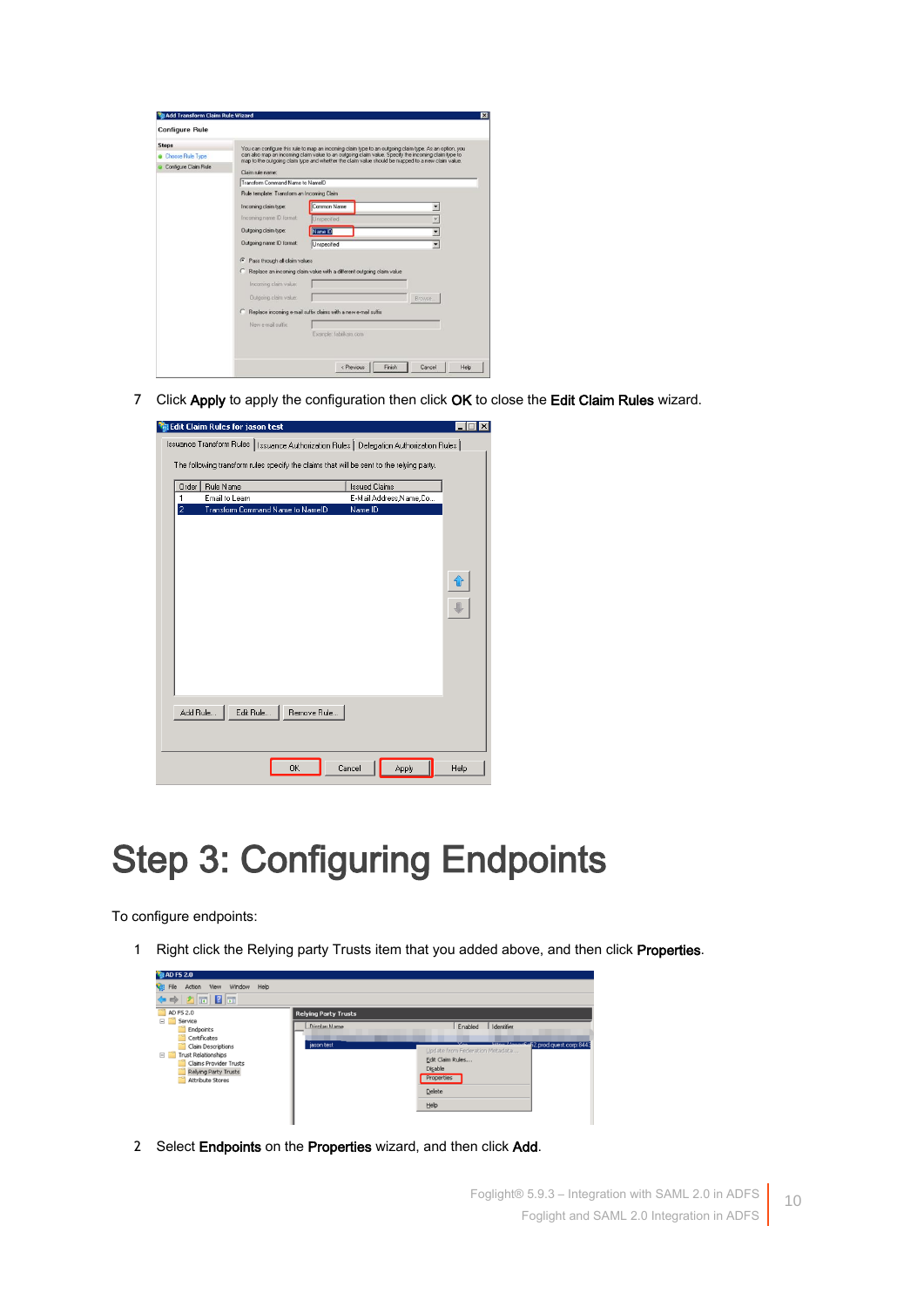| Identifiers<br>Monitorina<br>Encryption<br>Signature<br><b>Endpoints</b><br>Organization<br>Notes<br>Advanced<br>Accepted Claims<br>Specify the endpoints to use for SAML and WS-FederationPassive<br>protocols.<br>Binding<br>Default<br>URL<br>Index<br><b>SAML Assertion Consumer Endpoints</b><br>POST<br>No<br>https://gcgg6g52.prod.guest 0<br>$\ddot{\phantom{1}}$<br>Add.<br>Set Default<br>Edit<br>Remove | jason test Properties |  | Ι× |
|--------------------------------------------------------------------------------------------------------------------------------------------------------------------------------------------------------------------------------------------------------------------------------------------------------------------------------------------------------------------------------------------------------------------|-----------------------|--|----|
|                                                                                                                                                                                                                                                                                                                                                                                                                    |                       |  |    |
|                                                                                                                                                                                                                                                                                                                                                                                                                    |                       |  |    |
|                                                                                                                                                                                                                                                                                                                                                                                                                    |                       |  |    |
|                                                                                                                                                                                                                                                                                                                                                                                                                    |                       |  |    |
| <b>nk</b><br>Cancel<br>Help<br>Apply                                                                                                                                                                                                                                                                                                                                                                               |                       |  |    |

- 3 You need add two Endpoints, including SAML Assertion Consumer endpoint and SAML Logout endpoint.
	- a For the URL field of SAML Assertion Consumer endpoint, the value is:
		- □ IP logon: https://<foglight-server-ip>:<foglight-sslport>/console/saml2/saml\_assertion\_consumer
		- □ Host name logon: https://<foglight-server-host-name>:<foglight-sslport>/console/saml2/saml\_assertion\_consumer

Configure the other fields as below, and then click OK when you finish.

| jason test Properties<br>$\vert x \vert$                                            |
|-------------------------------------------------------------------------------------|
| Monitoring<br>Identifiers<br>Encryption<br>Signature<br><b>Constantinople</b><br>i. |
| $\overline{\mathbf{x}}$<br><b>Add an Endpoint</b>                                   |
| Endpoint type:<br><b>SAML Assertion Consumer</b>                                    |
| Bindina:                                                                            |
| POST                                                                                |
| ÷<br>Index: $ 2$                                                                    |
| URL:                                                                                |
| https://qcgq6q52.prod.quest.corp:8443/console/saml2/saml_assertion_ci               |
| Example: https://sts.contoso.com/adfs/ls                                            |
| Response URL:                                                                       |
|                                                                                     |
| Example: https://sts.contoso.com/logout                                             |
| 0K<br>Cancel<br>Help                                                                |
| <b>n</b> <sub>K</sub><br>Help<br>Cancel<br>Apply                                    |

- b Both the URL and Response URL fields of SAML Logout endpoint are:
	- □ IP logon: https://<foglight-server-ip>:<foglight-ssl-port>/console/saml2/slo
	- □ Host name logon: https://<foglight-server-host-name>:<foglight-ssl-port>/console/saml2/slo

Configure the other fields as below, and then click OK when you finish.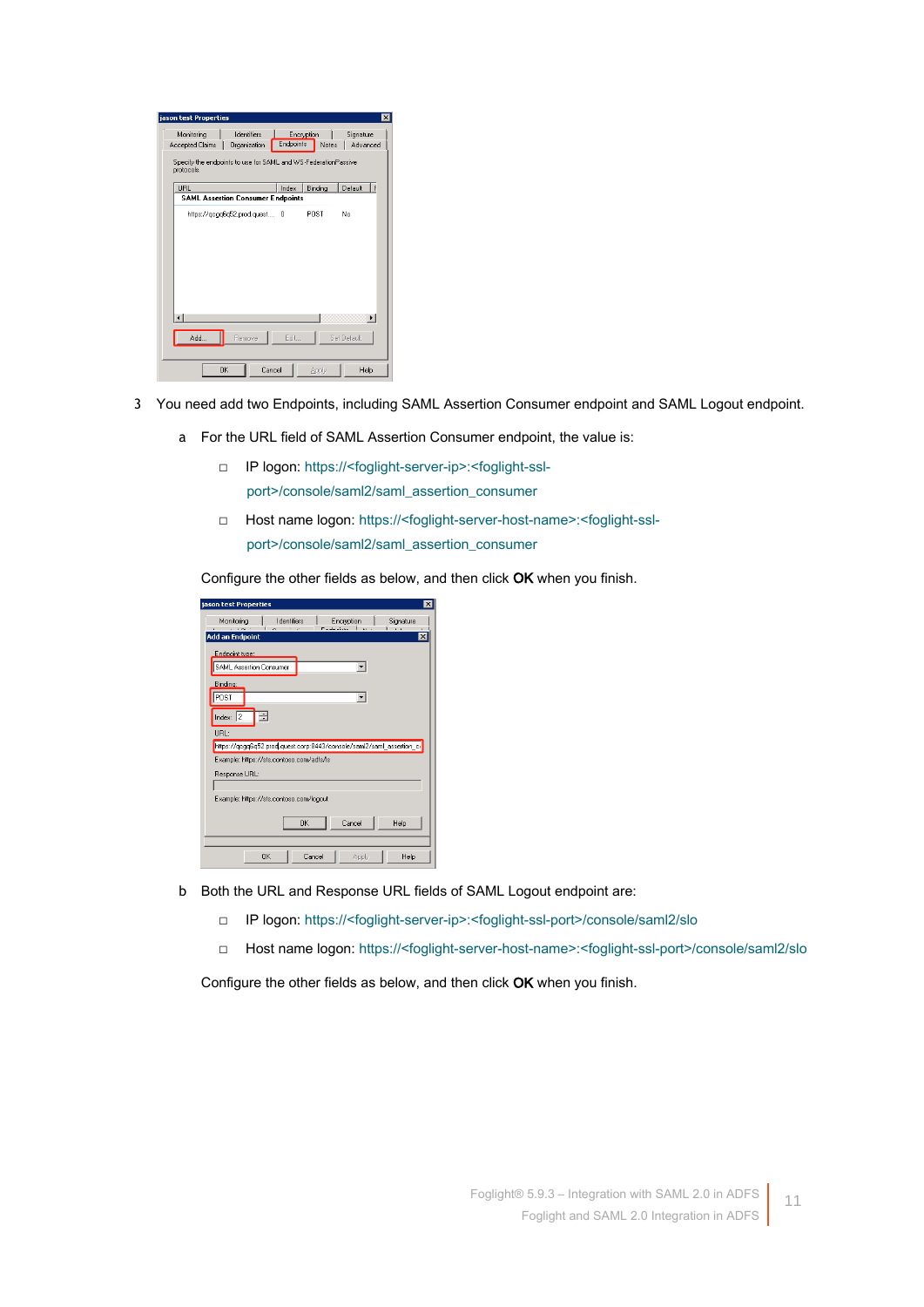| jason test Properties<br>$\pmb{\times}$                                                            |
|----------------------------------------------------------------------------------------------------|
| Monitoring<br>Identifiers<br>Encruption<br>Signature<br>n<br>$\mathbf{r}$<br>1.1.                  |
| $\mathbf{\times}$<br>Add an Endpoint                                                               |
| Endpoint type:                                                                                     |
| <b>SAML</b> Logout                                                                                 |
| Binding:                                                                                           |
| Redirect                                                                                           |
| Index: $ 0 $                                                                                       |
| URL:                                                                                               |
| https://gcgg6g52.prod.guest.corp:8443/console/saml2/slo                                            |
| Example: https://sts.contoso.com/adfs/ls                                                           |
| Resnonse HBL:                                                                                      |
| https://gcgq6q52.prod.quest.corp:8443/console/saml2/slo<br>Example: https://sts.contoso.com/loqout |
|                                                                                                    |
| <b>n</b> <sub>K</sub><br>Cancel<br>Help                                                            |
|                                                                                                    |
| <b>n</b> <sub>K</sub><br>Cancel<br>Help<br>Apply                                                   |

c Select the default SAML Assertion Consumer Endpoint which index is 0, and then click Remove to delete it.



# <span id="page-11-0"></span>Step 4: Configuring Signature and Hash Algorithm

To configure Signature and Hash algorithm:

1 Select Signature on the Properties wizard, and then click Add.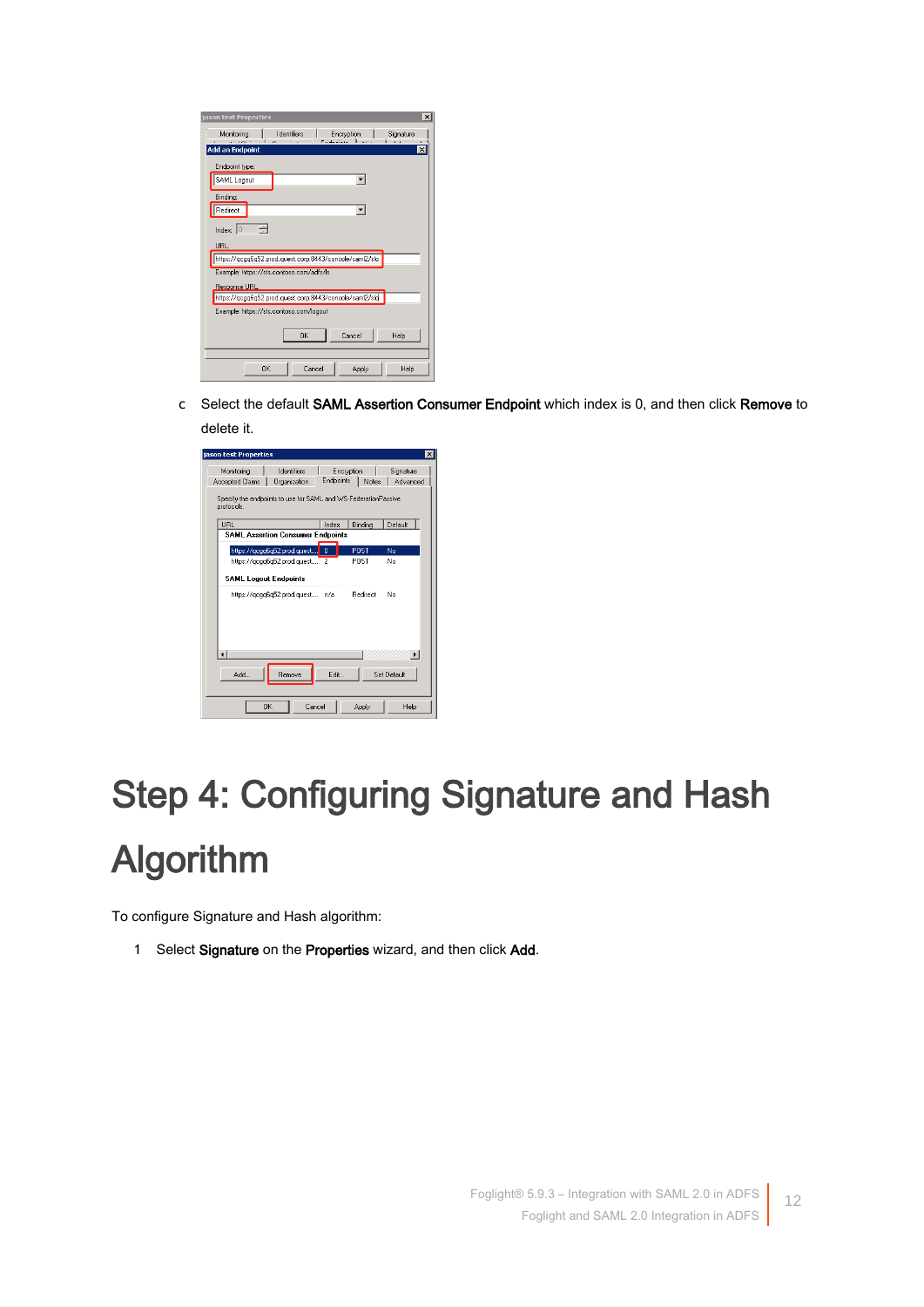| jason test Properties         |                                                                                |                         |                       | $\vert x \vert$       |
|-------------------------------|--------------------------------------------------------------------------------|-------------------------|-----------------------|-----------------------|
| Accepted Claims<br>Monitoring | Organization<br>Identifiers                                                    | Endpoints<br>Encryption | Notes                 | Advanced<br>Signature |
| party.                        | Specify the signature verification certificates for requests from this relying |                         |                       |                       |
| Subject                       | Issuer                                                                         |                         | <b>Effective Date</b> | Expiratio             |
|                               |                                                                                |                         |                       |                       |
|                               |                                                                                |                         |                       |                       |
|                               |                                                                                |                         |                       |                       |
|                               |                                                                                |                         |                       |                       |
|                               |                                                                                |                         |                       |                       |
|                               |                                                                                |                         |                       |                       |
|                               |                                                                                |                         |                       |                       |
|                               |                                                                                |                         |                       |                       |
|                               |                                                                                |                         |                       |                       |
| Add.                          | View                                                                           | Remove                  |                       |                       |
|                               |                                                                                |                         |                       |                       |
|                               | <b>n</b> <sub>K</sub><br>Cancel                                                |                         | Apply                 | Help                  |

2 Add a Foglight server's signature file. You can get a default one from <foglight-serverdirectory>/config/sam\_certificate.pem or you can generate your own signature file.

| jason test Properties                                                                    |                     |            |                       | $\boldsymbol{\times}$ |
|------------------------------------------------------------------------------------------|---------------------|------------|-----------------------|-----------------------|
| Accepted Claims                                                                          | Organization        | Endpoints  | Notes                 | Advanced              |
| Monitoring                                                                               | Identifiers         | Encryption |                       | Signature             |
| Specify the signature verification certificates for requests from this relying<br>party. |                     |            |                       |                       |
| Subject<br>E=support@q                                                                   | Issuer              |            | <b>Effective Date</b> | Expiratio             |
|                                                                                          |                     |            |                       | $\blacktriangleright$ |
| Add.                                                                                     | View                | Remove     |                       |                       |
|                                                                                          | <b>OK</b><br>Cancel |            | Apply                 | Help                  |

3 After adding the signature file, select Advanced and choose SHA-1 option for the Secure hash algorithm field, and then click Apply.

| jason test Properties |                              |                                                                        |                    | x                        |
|-----------------------|------------------------------|------------------------------------------------------------------------|--------------------|--------------------------|
| Monitoring            |                              | <b>Identifiers</b>                                                     | Encryption         | Signature                |
| Accepted Claims       |                              | Organization                                                           | Endpoints<br>Notes | Advanced                 |
|                       | Secure hash algorithm: SHA-1 | Specify the secure hash algorithm to use for this relying party trust. |                    | $\overline{\phantom{a}}$ |
|                       |                              |                                                                        |                    |                          |
|                       |                              |                                                                        |                    |                          |
|                       |                              |                                                                        |                    |                          |
|                       |                              |                                                                        |                    |                          |
|                       |                              |                                                                        |                    |                          |
|                       |                              |                                                                        |                    |                          |
|                       | <b>OK</b>                    | Cancel                                                                 | Apply              | Help                     |

4 Click OK to finish the Properties configuration.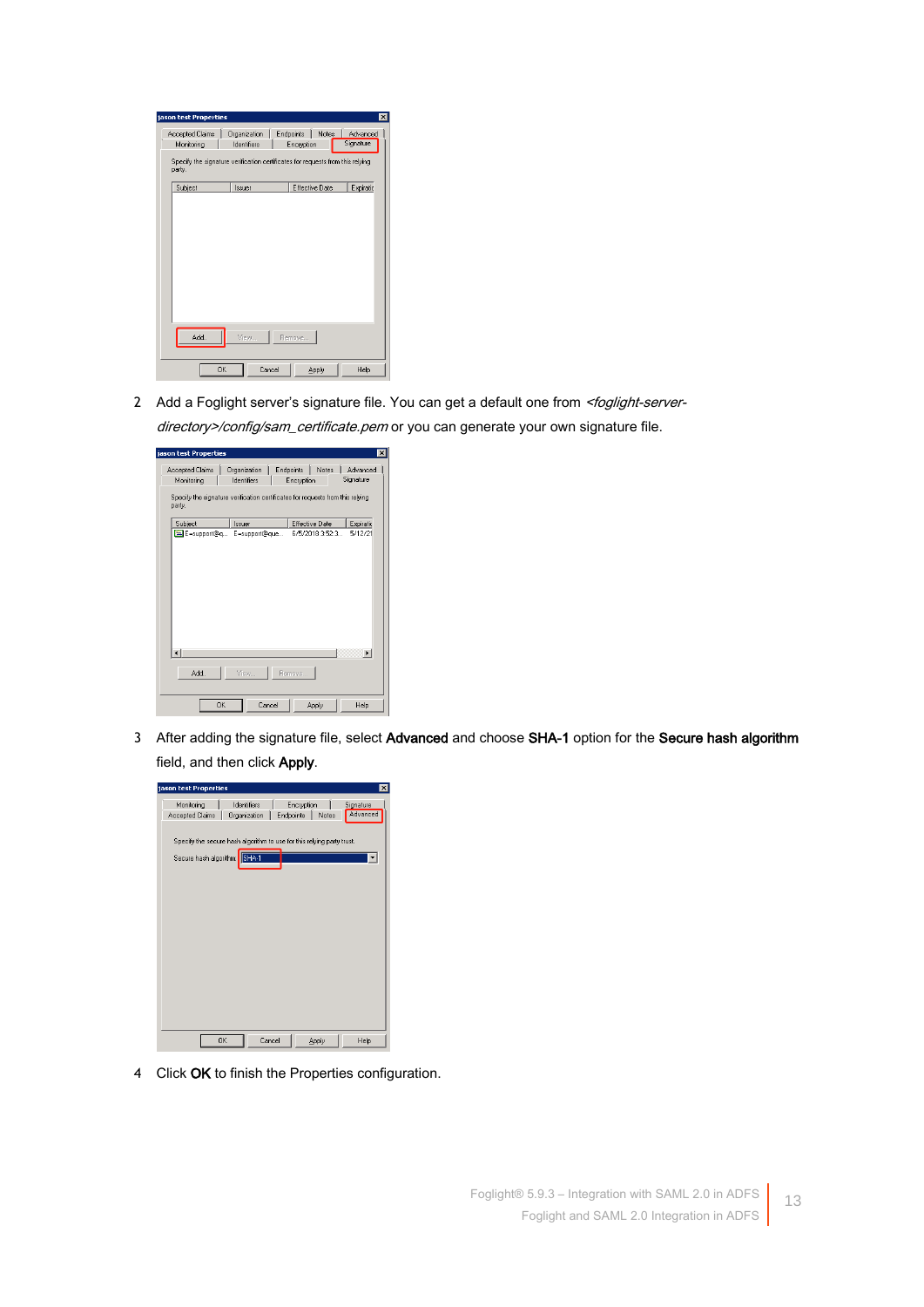## <span id="page-13-0"></span>Step 5: Exporting the Certificate

To export the certificate:

1 Navigate to Service > Certificates on the ADFS Management Console, right click the Token-signing item, and then click View Certificate…

| AD FS 2.0                                                                 |                                                                                              |                                  |              |
|---------------------------------------------------------------------------|----------------------------------------------------------------------------------------------|----------------------------------|--------------|
| File Action View Window<br>Help<br>啣                                      |                                                                                              |                                  |              |
| $\Rightarrow$ $\frac{1}{2}$ $\boxed{2}$ $\boxed{3}$                       |                                                                                              |                                  |              |
| AD FS 2.0                                                                 | <b>Certificates</b>                                                                          |                                  |              |
| n<br>Service<br>$\Box$                                                    | Subject                                                                                      | Issuer                           | Effective Da |
| Endpoints<br>Certificates                                                 | <b>Service communications</b>                                                                |                                  |              |
| <b>Claim Descriptions</b><br>Trust Relationships<br>日口                    | CN=zhuvm-fog-2639.sub1.ssoexample.com                                                        | CN=zhuvm-fog-2639.sub1 5/2/2018  |              |
| <b>Claims Provider Trusts</b><br>Relying Party Trusts<br>Attribute Stores | Token-decrypting<br>CN=ADFS Encryption - zhuvm-fog-2639.sub1.ssoexample.com<br>Token-signing | CN=ADFS Encryption - zh 5/2/2018 |              |
|                                                                           | <b>ES CN=ADFS S</b><br>1.ssoexample.com<br>View Certificate<br>Set as Primary<br>Help        | CN=ADFS Signing - zhuv           | 5/2/2018     |

2 Select Details on the pop-up Certificate wizard and click Copy to File... to export the certificate which will be used in the following Foglight SAML setup.

| <b>Certificate</b>                        | $\vert x \vert$                 |
|-------------------------------------------|---------------------------------|
| Details   Certification Path  <br>General |                                 |
| $\leq$ All $>$<br>Show:                   |                                 |
| Field                                     | Value                           |
| Version                                   | V3                              |
| Serial number                             | 78 6f f9 22 80 95 0b 8d 4b 81   |
| Signature algorithm                       | sha256RSA                       |
| Signature hash algorithm                  | sha256                          |
| Issuer                                    | ADFS Signing - zhuvm-fog-263    |
| Valid from                                | Wednesday, May 02, 2018 4:      |
| Valid to                                  | Thursday, May 02, 2019 4:20:    |
| Subject                                   | ADFS Signing - zhuvm-fog-263    |
|                                           |                                 |
| Learn more about certificate details      | Copy to File<br>Edit Properties |
|                                           | OK                              |

3 Select Base-64 encoded X.509 (.CER) format as the export file type.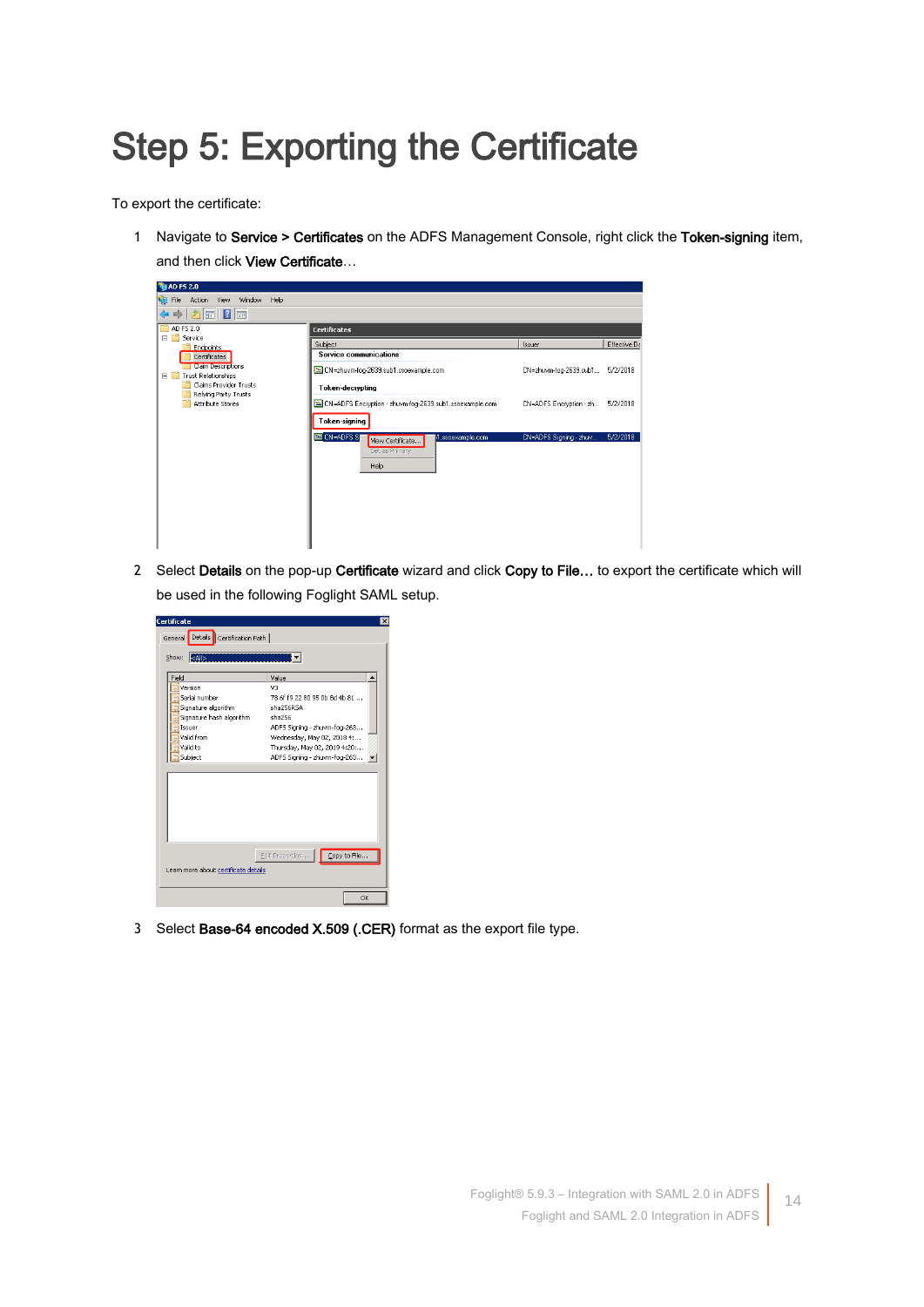

## <span id="page-14-0"></span>Step 6: Configuring the Trust Relationship

To configure the trust relationship:

- 1 On the ADFS server machine, run PowerShell as administrator.
- 2 Run the following command to load the ADFS PowerShell module.

Add-PSSnapin Microsoft.Adfs.PowerShell

- 3 Run the following two commands to set up the trust relationship. You need to change the <relying-partytrust-display-name> to the Display Name of the Relying Party Trust that you have added in Step 1: Adding [Relying Party Trust in ADFS.](#page-4-1)
- Set-ADFSRelyingPartyTrust -TargetName <relying-party-trust-display-name> -SigningCertificateRevocationCheck None
- Set-ADFSRelyingPartyTrust -TargetName <relying-party-trust-display-name> -EncryptionCertificateRevocationCheck None

### <span id="page-14-1"></span>Step 7: Setting up SAML in Foglight

To set up SAML in the Foglight Management Server:

- 1 Log into the Foglight Management Server as an administrator.
- 2 Under Dashboards, click Administration > Setup > SAML 2.0 SSO. The SAML 2.0 SSO Configuration dashboard appears.
- 3 Click Edit Settings and configure the SAML settings as below.
	- a Identity Provider Entity ID: The value should be https://<ADFS\_SERVER>/federationmetadata/2007-06/federationmetadata.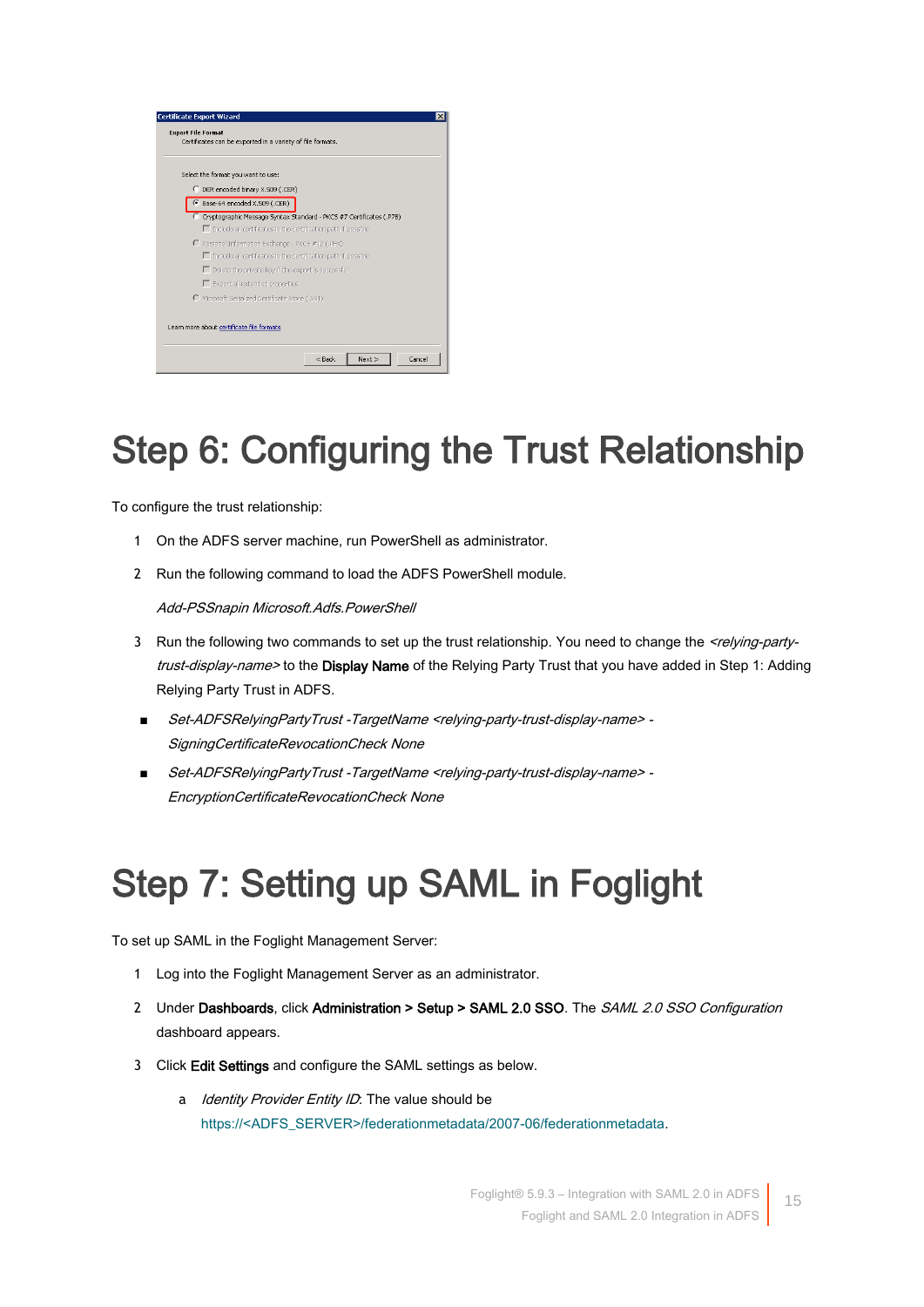- b Login URL: The value should be https://<ADFS\_SERVER>/adfs/ls/.
- c Logout URL: The value should be https://<ADFS\_SERVER>/adfs/ls/.
- d Attribute Key: It depends on the identity key selected to identity the user. For example it can be http://schemas.xmlsoap.org/ws/2005/05/identity/claims/name.
- e Identity Provider x.509 Signing Certificate: copy the content of the certificate file which you have exported in [Step 5: Exporting the Certificate.](#page-13-0)

| Config SAML 2.0 SSO IDP information.                                                                                                                                                                                                                                                                                                                                                                                                                                                                                                                                                                                                                                                                                                                                                                                                                                                                                                                                                                                                                                                                                                 |                                                                                                             |
|--------------------------------------------------------------------------------------------------------------------------------------------------------------------------------------------------------------------------------------------------------------------------------------------------------------------------------------------------------------------------------------------------------------------------------------------------------------------------------------------------------------------------------------------------------------------------------------------------------------------------------------------------------------------------------------------------------------------------------------------------------------------------------------------------------------------------------------------------------------------------------------------------------------------------------------------------------------------------------------------------------------------------------------------------------------------------------------------------------------------------------------|-------------------------------------------------------------------------------------------------------------|
| SAML 2.0 SSO is enabled.                                                                                                                                                                                                                                                                                                                                                                                                                                                                                                                                                                                                                                                                                                                                                                                                                                                                                                                                                                                                                                                                                                             | <b>Disable</b>                                                                                              |
| SAML 2.0 SSO is now enabled. IDP information can be edited as below.                                                                                                                                                                                                                                                                                                                                                                                                                                                                                                                                                                                                                                                                                                                                                                                                                                                                                                                                                                                                                                                                 |                                                                                                             |
| <b>Identity Provider Entity ID:</b>                                                                                                                                                                                                                                                                                                                                                                                                                                                                                                                                                                                                                                                                                                                                                                                                                                                                                                                                                                                                                                                                                                  |                                                                                                             |
|                                                                                                                                                                                                                                                                                                                                                                                                                                                                                                                                                                                                                                                                                                                                                                                                                                                                                                                                                                                                                                                                                                                                      | https://zhuvm-fog-2639.sub1.ssoexample.com/federationmetadata/2007-06/federationmetadata.xml                |
| Login URL:                                                                                                                                                                                                                                                                                                                                                                                                                                                                                                                                                                                                                                                                                                                                                                                                                                                                                                                                                                                                                                                                                                                           |                                                                                                             |
| https://zhuvm-fog-2639.sub1.ssoexample.com/adfs/ls/                                                                                                                                                                                                                                                                                                                                                                                                                                                                                                                                                                                                                                                                                                                                                                                                                                                                                                                                                                                                                                                                                  |                                                                                                             |
| <b>Logout URL:</b>                                                                                                                                                                                                                                                                                                                                                                                                                                                                                                                                                                                                                                                                                                                                                                                                                                                                                                                                                                                                                                                                                                                   |                                                                                                             |
| https://zhuvm-fog-2639.sub1.ssoexample.com/adfs/ls/                                                                                                                                                                                                                                                                                                                                                                                                                                                                                                                                                                                                                                                                                                                                                                                                                                                                                                                                                                                                                                                                                  |                                                                                                             |
| <b>Attribute Kev:</b>                                                                                                                                                                                                                                                                                                                                                                                                                                                                                                                                                                                                                                                                                                                                                                                                                                                                                                                                                                                                                                                                                                                |                                                                                                             |
| http://schemas.xmlsoap.org/ws/2005/05/identity/claims/name                                                                                                                                                                                                                                                                                                                                                                                                                                                                                                                                                                                                                                                                                                                                                                                                                                                                                                                                                                                                                                                                           |                                                                                                             |
|                                                                                                                                                                                                                                                                                                                                                                                                                                                                                                                                                                                                                                                                                                                                                                                                                                                                                                                                                                                                                                                                                                                                      | Identity Provider x.509 Signing Certificate: (Base64 encoding PEM format, ex "-----BEGIN CERTIFICATE-----") |
| -----BEGIN CERTIFICATE-----<br>MIIDADCCAeigAwIBAgIQeG/5IoCVC41LgVQGVHuoPjANBgkghkiG9w0BAQsFADA8<br>MTowOAYDVOODEzFBREZTIFNpZ25pbmcgLSB6aHV2bS1mb2ctMjYzOS5zdWIxLnNz<br>MDgGA1UEAxMxQURGUyBTaWduaW5nIC0gemh1dm0tZm9nLTI2Mzkuc3ViMS5zc29l<br>eGFtcGxlLmNvbTCCASIwDQYJKoZIhvcNAQEBBQADggEPADCCAQoCggEBAI9/gOrU<br>byuyHixOCIOPc0zBu6Fqfh5GlbX9GGMyaYwoW5x+VQu2MenlkJs29jhINvA0hFBu<br>Xyj4JzYKIB0UdKXt9GU/0+xpbYCWeeD0IerzFkv9zqEfcu0ljNcmkGHu67Ijjx+C<br>AyW6BSagozrZ2RPhzRkbitoeMd0DKu4oHMLwTlCwytrb0lN5JQsUR3WPxCpAUcUB<br>cAjYTUH8bH6oZfCHv7qQ2CIEIIIwA6apFt6sB8X/z2hxVKlxtFxcUYvejn/MZYM6<br>LpXXVgo9htSppaudm1l+bVAA6n6GP2KnizbdZ9VRsr9nPMaxAEn/coxhVaYOU/M2<br>48e6OAKu/fqVBDcCAwEAATANBqkqhkiG9w0BAQsFAAOCAQEALTYFHseWII5MPlIz<br>H7uFjF7hJlEk64/2J9mq0eb0uzpcqHP4bTyqB0+iXpJC+QzZo/EPJ/EJa+1VUjAk<br>3+9sfaztZ7B3jkQ1xLNAOQI3vAHld9J5huGZiYpTqoMfjvvBFj60uRYLOPXs3uIU<br>ytw0S34qlnAlBx8YRi78nlHZJidi1p9zTh/xdabIQ+3nv2VZ4r/b2+1sQvZDtThT<br>9q0bLMFMqasYHr0sY5fjMH4Yo8ks8PynKTaij+k4hpZToPI4wFbzrfINS+qhjPLy<br>kg+CABYffwhnTPmbwifHoOs38ZfWB2KAV4kxnIHkVFi5tgXgvYISFNMvvgpVx/l+<br>$OnXfIw ==$<br>----- END CERTIFICATE----- | b2V4YW1wbGUuY29tMB4XDTE4MDUwMjA4MjA1M1oXDTE5MDUwMjA4MjA1M1owPDE6                                            |

4 Click Apply Configuration to save the configuration.

Then configurations of integrating SAML 2.0 SSO with the Foglight Management Server in ADFS are completed.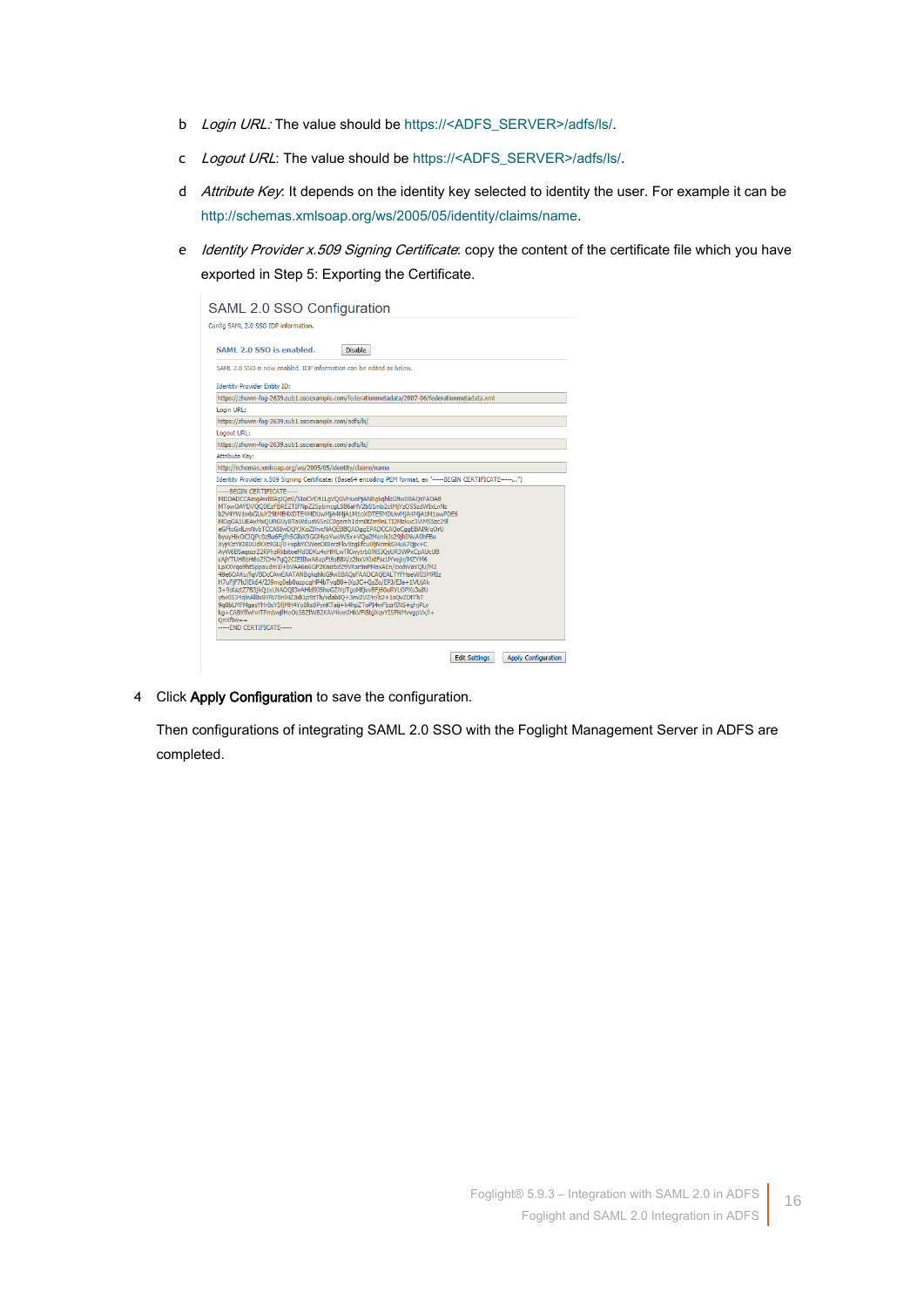# <span id="page-16-0"></span>About us

#### We are more than just a name

We are on a quest to make your information technology work harder for you. That is why we build communitydriven software solutions that help you spend less time on IT administration and more time on business innovation. We help you modernize your data center, get you to the cloud quicker and provide the expertise, security and accessibility you need to grow your data-driven business. Combined with Quest's invitation to the global community to be a part of its innovation, and our firm commitment to ensuring customer satisfaction, we continue to deliver solutions that have a real impact on our customers today and leave a legacy we are proud of. We are challenging the status quo by transforming into a new software company. And as your partner, we work tirelessly to make sure your information technology is designed for you and by you. This is our mission, and we are in this together. Welcome to a new Quest. You are invited to Join the Innovation™.

### Our brand, our vision. Together.

Our logo reflects our story: innovation, community and support. An important part of this story begins with the letter Q. It is a perfect circle, representing our commitment to technological precision and strength. The space in the Q itself symbolizes our need to add the missing piece  $-\nu$  ou  $-\nu$  to the community, to the new Quest.

### Contacting Quest

For sales or other inquiries, visi[t www.quest.com/contact.](www.quest.com/contact)

### Technical support resources

Technical support is available to Quest customers with a valid maintenance contract and customers who have trial versions. You can access the Quest Support Portal at [https://support.quest.com.](https://support.quest.com/)

The Support Portal provides self-help tools you can use to solve problems quickly and independently, 24 hours a day, 365 days a year. The Support Portal enables you to: